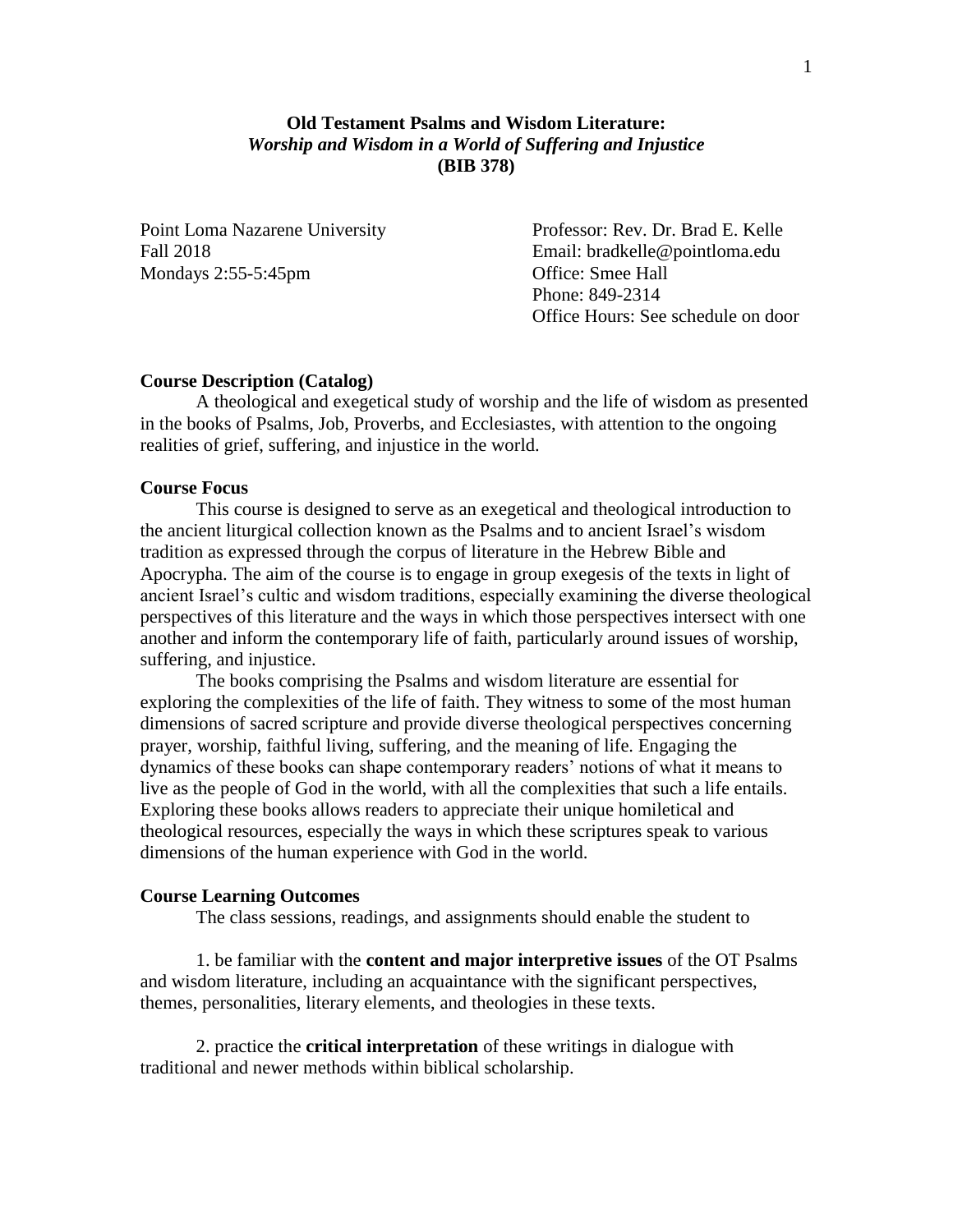3. consider the OT's psalms and wisdom texts in light of **broader cultic, literary, and wisdom traditions from the ancient Near East**.

4. examine the **later development of the wisdom tradition** in the literature of the Protestant Apocrypha and New Testament.

5. appreciate the **contemporary theological significance** of this portion of the OT canon for understandings of prayer and worship, as well as reflections upon faithful living, suffering, and human existence.

### **Course Texts**

- 1. Tremper Longman III and Peter Enns, eds., *Dictionary of the Old Testament Wisdom, Poetry and Writings* (Downer's Grove, Ill.: IVP Academic, 2008).
- 2. Richard J. Clifford, *The Wisdom Literature* (IBT; Nashville: Abingdon, 1998).
- 3. Walter Brueggemann, *The Message of the Psalms: A Theological Commentary (Minneapolis: Augsburg, 1984).*
- 4. A Bible of the student's choosing (NRSV preferred; modern translation required [i.e., no KJV, New KJV, Message, Living Bible, New Living Bible]).

\*NOTE: we will also make use of several videos from [www.thebibleproject.com](http://www.thebibleproject.com/)

#### **Course Requirements**

1. Class Participation and Attendance: In this abbreviated journey through the OT's Psalms and Wisdom Literature, attendance is a necessity. *If the student is absent from more than 10 percent of class meetings (more than TWO [2] classes), the faculty member can file a written report which may result in de-enrollment. If the absences exceed 20 percent (more than THREE [3] classes), the student may be de-enrolled without notice* until the university drop date or, after that date, receive the appropriate grade for their work and participation. See [Academic Policies](http://catalog.pointloma.edu/content.php?catoid=18&navoid=1278) in the Undergraduate Academic Catalog. In addition, each student is expected to participate actively in class by contributing to the discussions on the basis of his or her reading of the assigned material. The 10 points assigned to class attendance and participation will be assessed on the basis of faithful attendance (see numbers above) and active contributions to class discussions that evidence completion of the assigned reading.

2. Readings: Our weekly class sessions will center on group discussion of assigned biblical and non-biblical readings. All readings are required unless otherwise indicated. *Please bring your Bible to class*. It is important to keep up with the readings on a session by session basis or the information will quickly become overwhelming.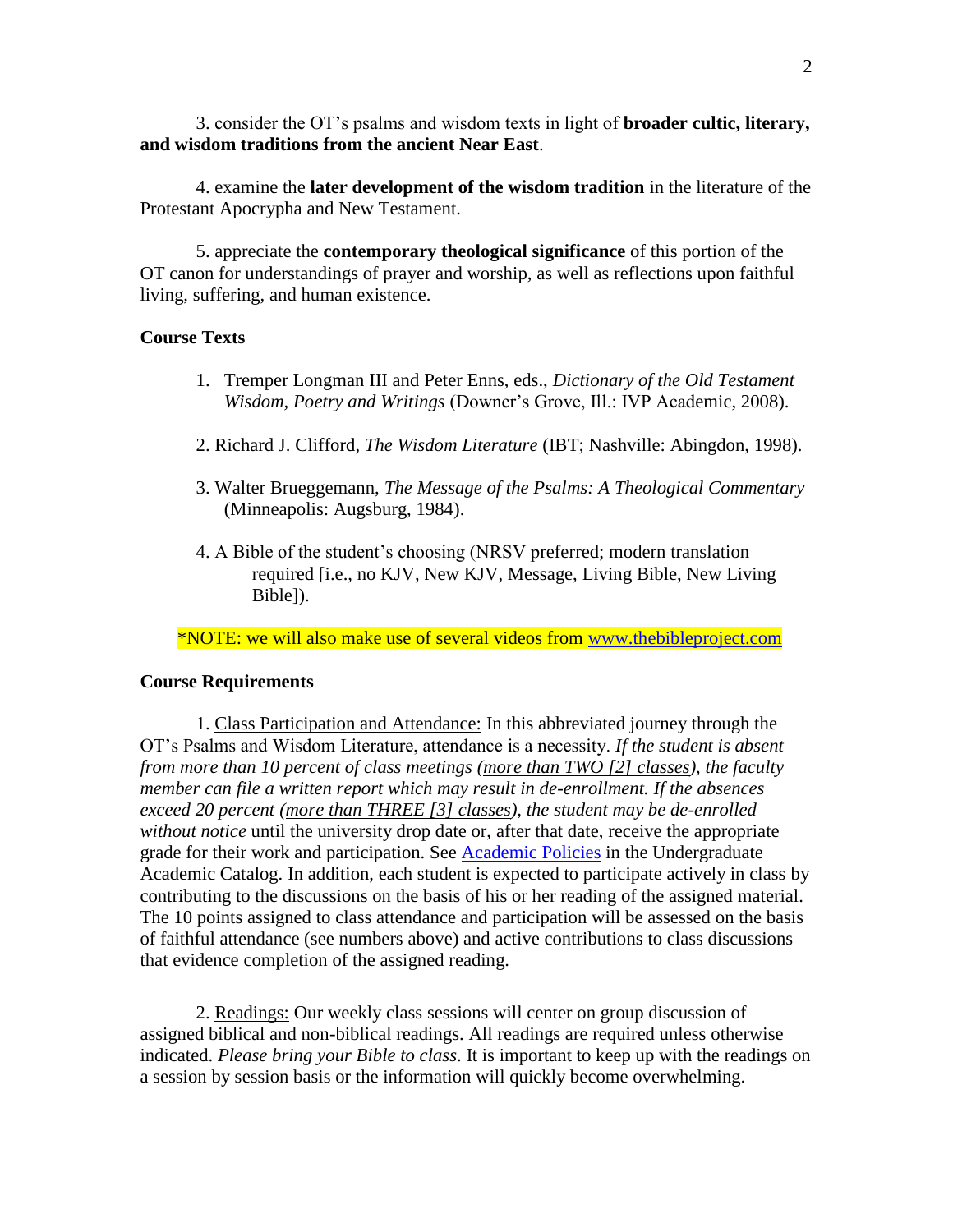*Evidence of reading preparation and completion for each class may be factored into the student's final grade (see class participation and attendance above).*

3. Homework Assignments: In order to enhance the quality of our classroom discussions, the student will complete occasional homework assignments that correlate with a topic of class discussion (see descriptions and due dates on course schedule).

*\*NOTE: All hw assignments must be turned in during the session in which they are due. They MUST be TYPED (they will NOT be accepted in hand-written form), AND they may NOT be submitted via email for full credit (see Late Work Policy).*

4. "Small (N+oqf- *qātōn*) Paper" on Non-Canonical or New Testament Wisdom Book: Each student will submit a "small paper" that analyzes one example of the wisdom literature found in the Protestant Apocrypha or New Testament (Sirach, Wisdom of Solomon, or James). The paper is due at the start of class on *Mon. November 5, 2018*. The paper should be **5-7 pages in length**, typed, double-spaced, with one-inch margins all around.

\*Each student may choose to write on either **Sirach, Wisdom of Solomon, or James**

- \*To research the paper, in addition to a translation of the chosen wisdom book, the student should rely on the discussions of their chosen book in the main textbooks from our course. Outside commentaries or resources may also be used.
- \*The content of the paper should discuss the following three items:
	- a) provide a summary of the basic content of your book/text
	- b) outline the critical interpretive issues in scholarship on your book/text (date, authorship, provenance, etc.)
	- c) describe how your book/text relates to the wisdom tradition and wisdom literature in general, especially the themes represented by the biblical books we have studied in the course

5. Final Interpretation Paper on a Psalm or Wisdom Text: As the final assessment for the course, each student will prepare an interpretive ("exegetical") paper on a text of his or her choosing from Psalms, Proverbs, Job, or Ecclesiastes (the passage should be approximately 10-12 verses in length). *This will include a special reflection focus on how the text and its interpretation relate either to notions and practices of worship or attempts to deal (theologically and practically) with suffering and injustice (and the justice of God).*

# **\****The final assignment has two parts—one required and one optional:*

A) REQUIRED: After selecting their biblical passage, the student should use the attached guide for researching and writing the exegetical paper. She or he will then produce a paper that is **12-15 pages, typed, double-spaced, 12 pt font, 1-inch margins on all sides**.

*Submission of the TEXT chosen for the paper is due Mon. October 22, 2018. The paper is due at the start of class on Mon. December 10, 2018 (the scheduled day of the final exam for the course).*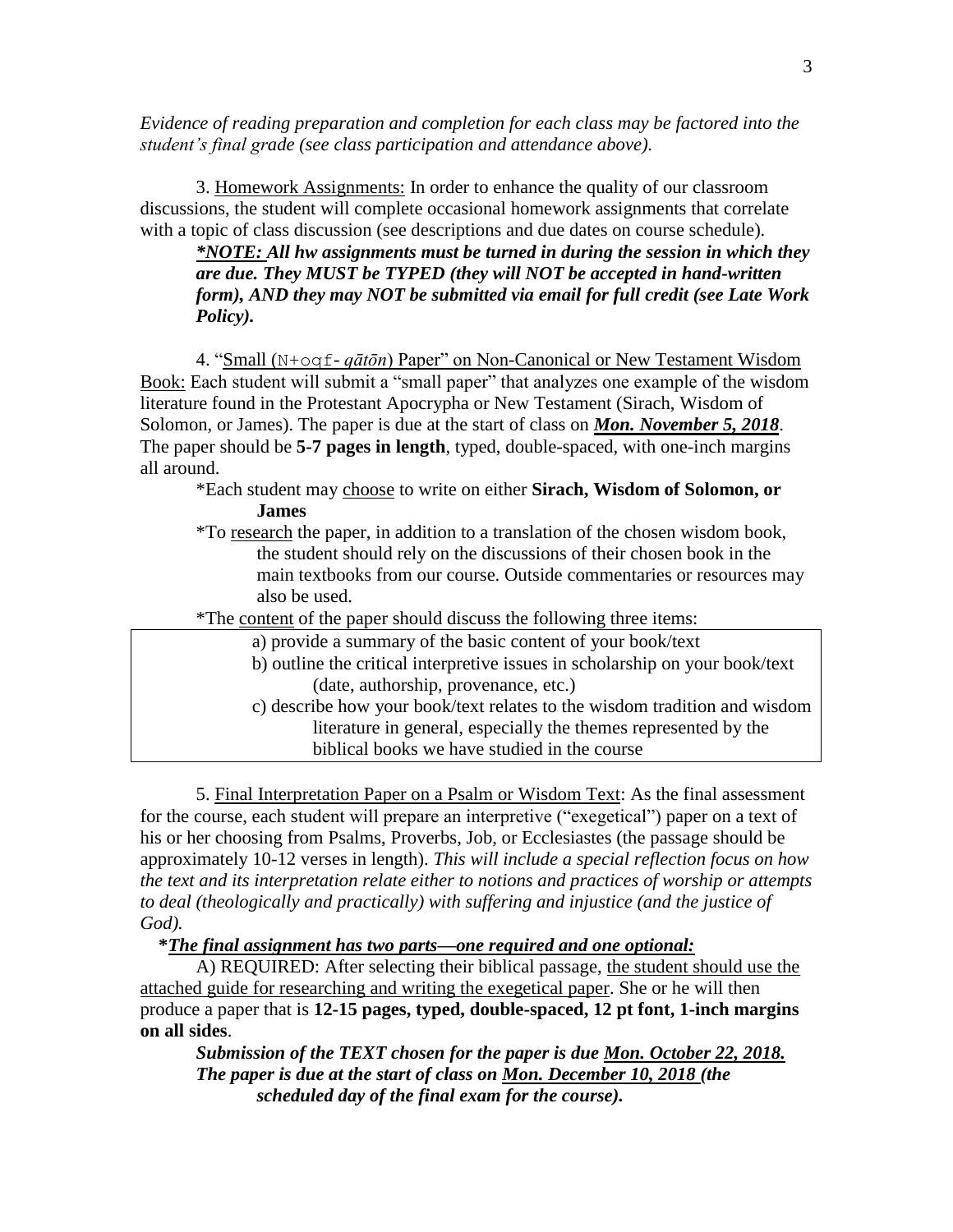B) *OPTIONAL "Creative Component" for Extra Points*: In addition to the main paper, the student can earn up to 20 additional points by submitting a creative component (on video) to accompany the exegetical paper. *The student must submit a 15-20 minute video of themselves working with/bringing to life their passage (and its interpretation) in a creative and meaningful way.*

 ((Examples include a video of the student giving a mini-sermon or Bible study teaching on the passage; creating a piece of art or a poem based on the passage and then videoing themselves explaining that piece or poem; composing a song and videoing themselves performing it and explaining it; or other ideas *but with the pre-approval of the professor*.))

6. \*Optional Extra-Credit Assignment: The student will view the movie *"The Curious Case of Benjamin Button"* (secure your own access to the movie) and write a "small paper" that explores the relationship between this movie and the themes and messages of the OT book of *Ecclesiastes*. The paper should be **5-7 pages** in length, typed, double-spaced, with one-inch margins on all sides. There is no set format, but the student should discuss *specific scenes and elements from the movie in conversation with specific passages and themes in Ecclesiastes.* The student can earn *up to 25 points* added directly on to the semester point total. The paper is due at the start of class on **Mon. November 26, 2018.**

### **Course Policies**

| Possible Points                              | Assignment                                  |                                                        |            |  |
|----------------------------------------------|---------------------------------------------|--------------------------------------------------------|------------|--|
| 10                                           | <b>Class Attendance and Participation</b>   |                                                        |            |  |
| 240 (12 at 20 pts each) Homework Assignments |                                             |                                                        |            |  |
| 50                                           | Small Paper on NT/Non-Canonical Wisdom Book |                                                        |            |  |
| 100                                          |                                             | Final Interpretation Paper (plus possible 20 extra pts |            |  |
| for creative component)                      |                                             |                                                        |            |  |
| $*Total: 400$ (possible points)              |                                             |                                                        |            |  |
| *Grading Scale: 94-100 A                     | 84-86 B                                     | 74-76 C                                                | $64-66$ D  |  |
| $90-93$ A-                                   | $80-83 B -$                                 | $70-73$ C-                                             | $60-63$ D- |  |
| $87-89 B+$                                   | $77-79C+$                                   | $67-69$ D+                                             | 50sF       |  |

1. Grading: The student's grade will be based on a combination of class participation, reading, assignments, and exams as follows:

2. Attendance: In this abbreviated journey through the OT's Psalms and Wisdom Literature, attendance is a necessity. *If the student is absent from more than 10 percent of class meetings (more than TWO [2] classes), the faculty member can file a written report which may result in de-enrollment. If the absences exceed 20 percent (more than THREE [3] classes), the student may be de-enrolled without notice* until the university drop date or, after that date, receive the appropriate grade for their work and participation. See [Academic Policies](http://catalog.pointloma.edu/content.php?catoid=18&navoid=1278) in the Undergraduate Academic Catalog. In addition, each student is expected to participate actively in class by contributing to the discussions on the basis of his or her reading of the assigned material. The 10 points assigned to class attendance and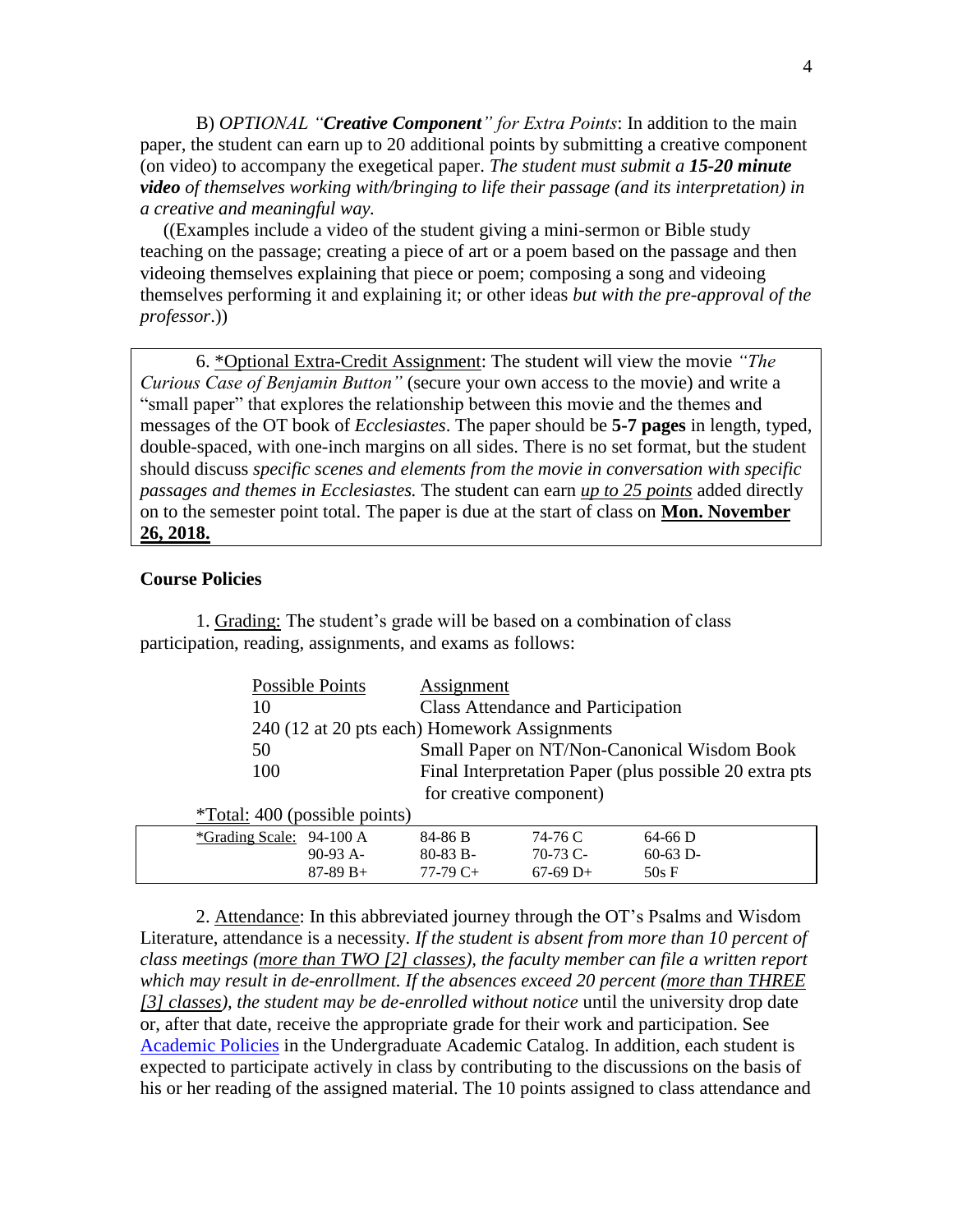participation will be assessed on the basis of faithful attendance (see numbers above) and active contributions to class discussion that evidence completion of the assigned reading.

3. Late Work Policy: In order not to be considered "late," all assignments must be submitted **in person, in hard copy, in class** on the day listed as the due date. *NO assignment may be submitted electronically (by email, etc.) for full credit.* If the student "forgets" an assignment, he or she may submit it after class (either electronically or in hard copy) for no more than half credit. Any assignment submitted electronically (whether late or on-time) will receive no more than half credit*. No assignment will be accepted for credit of any kind more than one week after the original due date* (does not apply to extra credit, which must be turned in on-time in order to receive any credit).

4. Inclusivity: The School of Theology and Christian Ministry is committed to the equality of women and men. Recognizing that people have often used the English language in ways that imply the exclusion or inferiority of women, the school urges students, faculty, and staff to avoid sexist language in public discourse, in classroom discussion, and in their writings. This course will strive to practice sensitivity toward and foster respect for issues of inclusivity in matters of language and conduct. Each student should seek to enrich this inclusive atmosphere in both their class contributions and personal interactions.

5. Academic Honesty: Students should demonstrate academic honesty by doing original work and by giving appropriate credit to the ideas of others. Academic dishonesty is the act of presenting information, ideas, and/or concepts as one's own when in reality they are the results of another person's creativity and effort. A faculty member who believes a situation involving academic dishonesty has been detected may assign a failing grade for that assignment or examination, or, depending on the seriousness of the offense, for the course. Faculty should follow and students may appeal using the procedure in the university Catalog. See [Academic Policies](http://catalog.pointloma.edu/content.php?catoid=18&navoid=1278) for definitions of kinds of academic dishonesty and for further policy information.

6. Academic Accommodations: If you have a diagnosed disability, please contact PLNU's Disability Resource Center (DRC) within the first two weeks of class to demonstrate need and to register for accommodation by phone at 619-849-2486 or by email at [DRC@pointloma.edu.](mailto:DRC@pointloma.edu) See [Disability Resource Center](http://www.pointloma.edu/experience/offices/administrative-offices/academic-advising-office/disability-resource-center) for additional information.

### **Tentative Course Schedule**

# **1. Tues. Aug. 28 (special Monday session on Tuesday)**

- A. Starting Points
- B. The "Writings" and Their Place in the Canon
- C. Introduction to Hebrew Poetry
- D. Connections to Worship and Suffering
	- \*Readings: none
	- **\*DUE:** none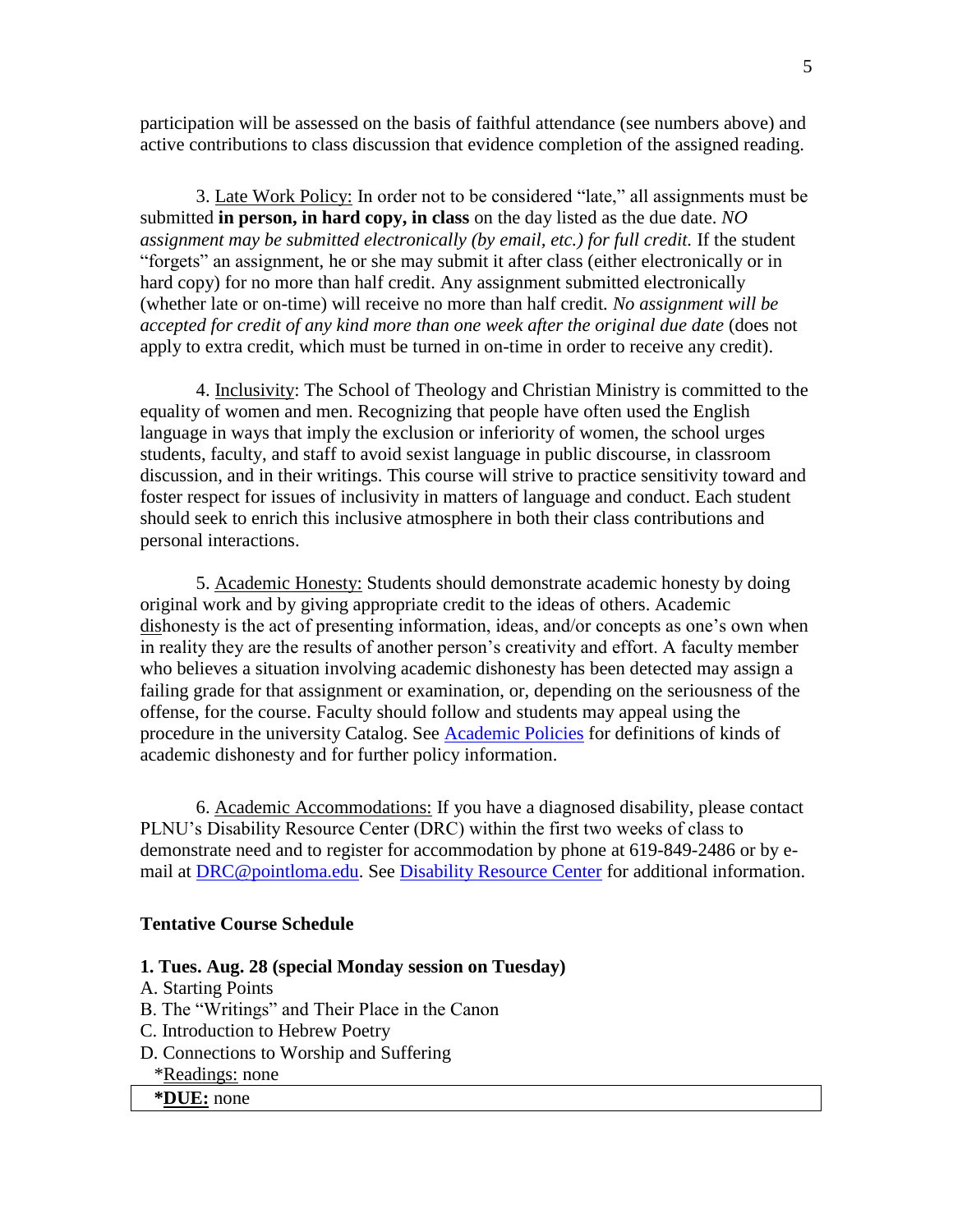# **\*MON. SEPT. 3: NO CLASS (Labor Day Holiday)**

# **2. Mon. Sept. 10**

A. Introduction to Hebrew Poetry (con't) (Psalms and Poetry exercise)

B. Initial Reflection on Worship in the Church

C. Introduction to the Book of Psalms (and form criticism)

\*Readings: 1) Psalms 1, 2, 150

- 2) Brueggemann, *Message*, pp. 15-24
- 3) Articles in *Dict. of OT WPW:* "Form Criticism" and pp. 585-589 on Hebrew Poetry
- 4) Articles in *Dict. of OT WPW:* "Psalms 1: Book of," "Psalms 2: Ancient Near Eastern Background," "Psalms 3: History of Interpretation"

\*Recommended Only: 1) Articles in *Dict. of OT WPW:* "Parallelism," "Cult, Worship: Psalms," "Psalms

4: Titles"

 **\*DUE: 1) Poetic Analysis of 2 Psalms (follow the instructions from the guide sheet provided in the preceding session)** [20 pts]

**2) 500-700 words (typed!) Reflection Essay on Worship:** *Type an essay (500-700 words) that provides your reflections on the following things about worship in Christian churches and life today: 1) How have you seen worship practiced? 2) Why do you think worship is typically done in the ways you have seen? 3) What do you see as the function of worship as it is done in the church and believers' lives? 4) What do you wish people thought about more concerning worship? [note: if you need some resource info for this, look at the Wikipedia entry "Christian Worship" and draw things from there]* [20 pts]

# **3. Mon. Sept. 17**

A. Finish Introduction to the Book of Psalms

B. Psalms of Orientation (Hymns, Divine Kingship, Creation, Royal, Temple, Zion, Torah)

 \*Readings: 1) Psalms 2, 8, 14, 15, 19, 21, 24, 33, 37, 46, 48, 72, 93, 95, 96 100, 104, 112, 119, 131, 133, 145

- 2) Brueggemann, *Message*, pp. 25-49
- 3) Articles in *Dict. of OT WPW:* "Confidence, Psalms of," "Hymns," "Kingship, Psalms Of"

 **\*DUE: 1) Psalm Analysis (typed, 250-500 words):** *Choose one of the psalms that Brueggemann analyzes within pp. 25-49. Using your Bible, explain the genre of your psalm (be as specific as you can if it is a subgenre) AND provide an outline that identifies the major parts of the expected structure for that genre as they appear in your psalm. Last, give a brief summary of how Brueggemann interprets the theological function/meaning of the psalm.* [20 pts]

**2) Find a creative expression of something that is like a psalm of orientation, describe it, and explain how it relates to the elements of that type of psalm (typed; 500-700 words): EXAMPLES: a) a contemporary Christian worship song or a church hymn; b) a radio song of any kind (Christian or not); c) a poem or piece of art; etc. etc.** [20 pts]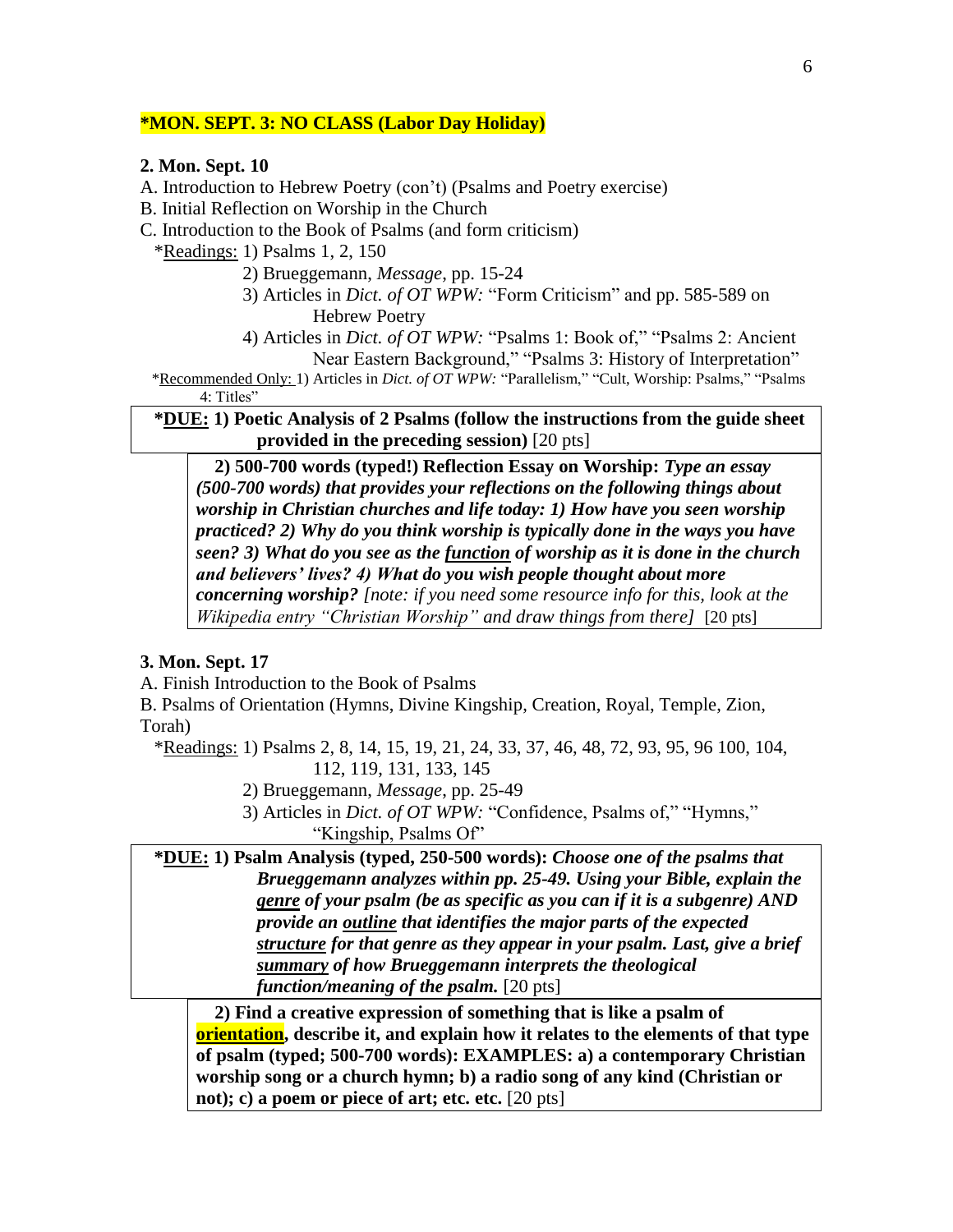### **4. Mon. Sept. 24**

A. Finish Psalms of Orientation (as needed)

B. Psalms of Disorientation (Lament)

\*Readings: 1) Psalms 13, 35, 51, 73, 74, 79, 86, 88 137

2) Brueggemann, *Message*, pp. 51-81

3) Articles in *Dict. of OT WPW:* "Lament, Psalms of," "Imprecation"

 **\*DUE: 1) Psalm Analysis (typed, 250-500 words):** *Choose one of the psalms that Brueggemann analyzes within pp. 51-81. Using your Bible, explain the genre of your psalm (be as specific as you can if it is a subgenre) AND provide an outline that identifies the major parts of the expected structure for that genre as they appear in your psalm. Last, give a brief summary of how Brueggemann interprets the theological function/meaning of the psalm.* [20 pts]

**2) Find a creative expression of something that is like a psalm of disorientation, describe it, and explain how it relates to the elements of that type of psalm (typed; 500-700 words): EXAMPLES: a) a contemporary Christian worship song or a church hymn; b) a radio song of any kind (Christian or not); c) a poem or piece of art; etc. etc.** [20 pts]

# **5. Mon. Oct. 1**

- A. Finish Psalms of Disorientation (as needed)
- B. Psalms of New Orientation (Thanksgiving)
	- \*Readings: 1) Psalms 23, 27, 29, 30, 34, 40, 47, 65, 66, 91, 97, 98, 99, 114, 124, 138
		- 2) Brueggemann, *Message*, pp. 123-157
		- 3) Articles in *Dict. of OT WPW:* "Thanksgiving, Psalms of"

 **\*DUE: 1) Psalm Analysis (typed, 250-500 words):** *Choose one of the psalms that Brueggemann analyzes within pp. 123-157. Using your Bible, explain the genre of your psalm (be as specific as you can if it is a subgenre) AND provide an outline that identifies the major parts of the expected structure for that genre as they appear in your psalm. Last, give a brief summary of how Brueggemann interprets the theological function/meaning of the psalm.* [20 pts]

 **2) Find a creative expression of something that is like a psalm of new orientation, describe it, and explain how it relates to the elements of that type of psalm (typed; 500-700 words): EXAMPLES: a) a contemporary Christian worship song or a church hymn; b) a radio song of any kind (Christian or not); c) a poem or piece of art; etc. etc.** [20 pts]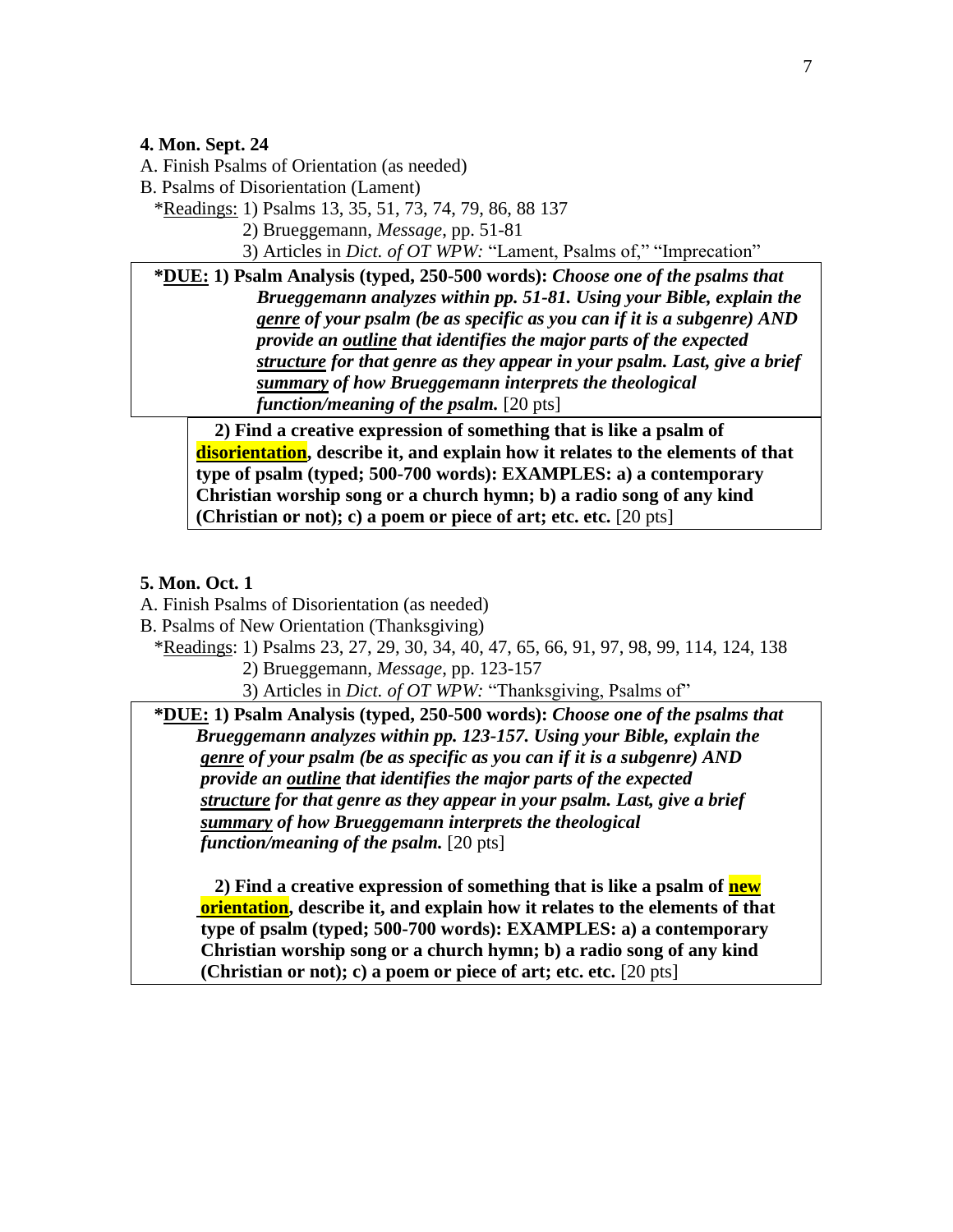# **6. Mon. Oct. 8**

A. Reflections on the Psalms and Worship

1. Psalms and Christian Worship

2. Psalms, Bono, and Eugene Peterson

 3. Reflecting on the Whole: The Movement of Worship & the Costly Loss of Lament \*Readings: 1) Articles in *Dict. of OT WPW:* "Worship"

 **\*DUE: 1) 500-700 words (typed!) Reflection Essay #2 on Worship: Now that we have studied the psalms,** *type a second essay (500-700 words) that offers your reflections now on the following things about worship in Christian churches and life today in light of what we have explored in the psalms: 1) What do you see now in light of the study of the psalms as the function of worship as it is done in the church and believers' lives? 2) What do you wish people thought about more concerning worship now in light of your study of the psalms?* [20 pts]

### **7. Mon. Oct. 15**

A. Introduction to the Wisdom Literature

B. Introduction to Proverbs

\*Readings: 1) Clifford, *Wisdom Literature*, chs. 1, 2, 3

 2) Articles in *Dict. of OT WPW:* "Proverbs 1, Book of," "Woman Wisdom and Woman Folly," "Wisdom Theology"

3) Proverbs 1—10

 **\*DUE: After watching the video "Proverbs" from [www.thebibleproject.com,](http://www.thebibleproject.com/) type out a 200-word summary that puts in your own words the content of that video as an overall introduction to the book as a whole**. [20 pts]

### **8. Mon. Oct. 22**

A. Finish Proverbs

 \*Readings: 1) Proverbs 11—31 (esp. focus on chs.11-12; 22:17—24:34; 30-31) 2) Articles in *Dict. of OT WPW:* "Proverbs 2: Ancient Near Eastern

Background," "Proverbs 3, History of Interpretation"

# **\*DUE: 1) Submit passage for final interpretation paper**

### **9. Mon. Oct. 29**

A. Ecclesiastes (Pt.1)

 \*Readings: 1) Ecclesiastes (whole- read as much as possible; finish by next class) 2) Clifford, *Wisdom Literature,* ch. 5

 **\*DUE: After watching the video "Ecclesiastes" from [www.thebibleproject.com,](http://www.thebibleproject.com/) type out a 200-word summary that puts in your own words the content of that video as an overall introduction to the book as a whole.** [20 pts]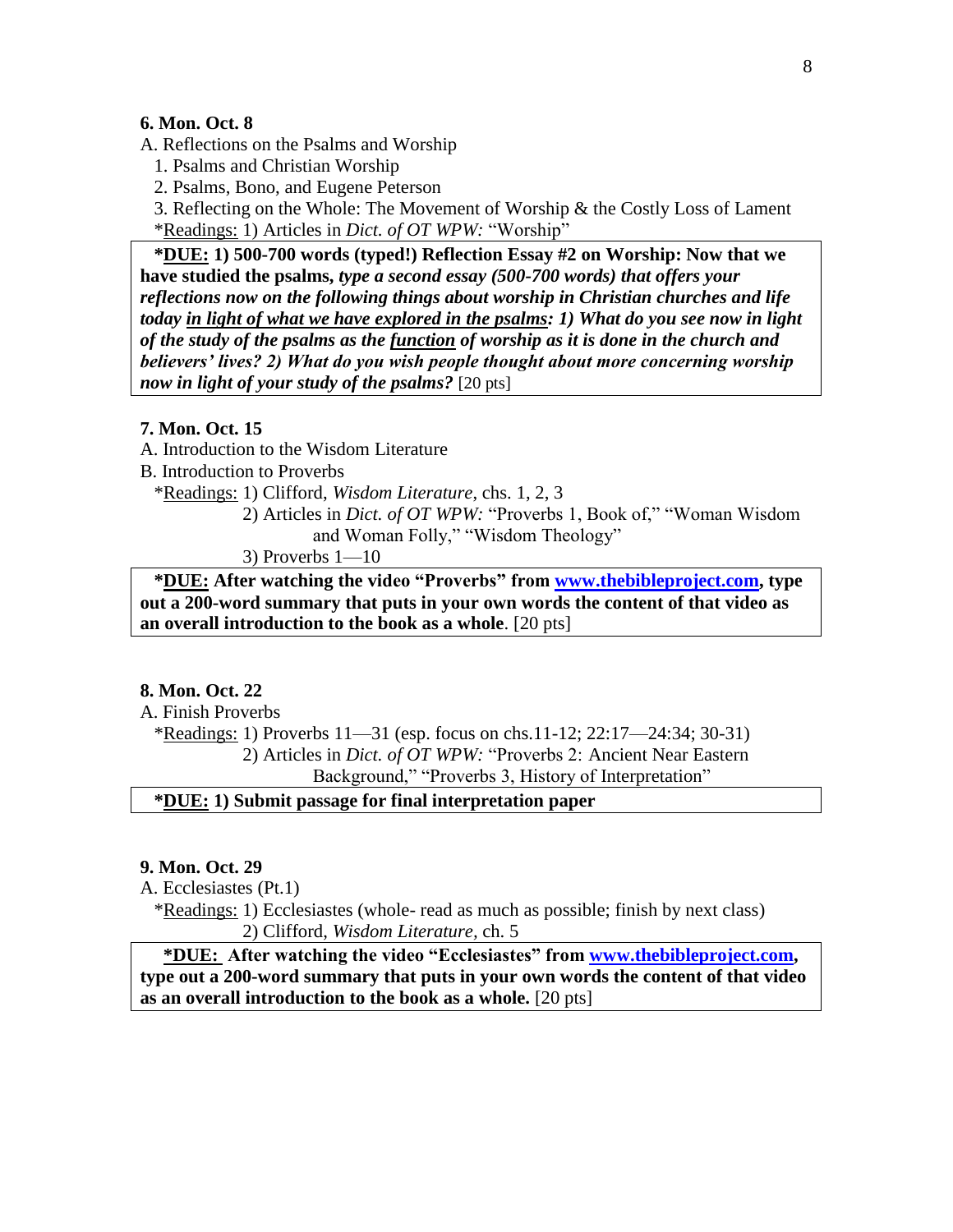**10. Mon. Nov. 5**

A. Ecclesiastes (Pt. 2)

\*Readings: 1) Ecclesiastes (finish reading whole book)

 2) Articles in *Dict. of OT WPW:* "Ecclesiastes 1, Book of," "Ecclesiastes 2, Ancient Near Eastern Background," "Ecclesiastes 3, History of Interpretation," "Qohelet"

**\*DUE: "Small Paper" on Non-Canonical or NT Wisdom Book**

### **11. Mon. Nov. 12**

A. Introduction to Job

B. Job (Pt. 1)

\*Readings: 1) Job 1—2 (prologue);  $3:1-14:22$  (1<sup>st</sup> cycle)

2) Clifford, *Wisdom Literature*, ch. 4

3) Articles in *Dict. of OT WPW:* "Divine Council," "Job 1, Book of," "Satan," "Theodicy"

 **\*DUE: 1) After watching the video "Job" from [www.thebibleproject.com,](http://www.thebibleproject.com/) type out a 200-word summary that puts in your own words the content of that video as an overall introduction to the book as a whole.** [20 pts]

**2) Be working on final interpretive paper!**

# **\*MON. NOV. 19: NO CLASS (Dr. Kelle at Society of Biblical Literature Conference in Denver)**

# **12. Mon. Nov. 26**

A. Job (Pts. 2 & 3)

\*Readings: 1) Job 15:1—21:34 ( $2<sup>nd</sup>$  cycle);  $22-27$  ( $3<sup>rd</sup>$  cycle);  $28$ ; (skim: 32-37) 2) Articles in *Dict. of OT WPW:* "Job 2, Ancient Near Eastern Background"

 **\*DUE: 1) Optional Extra-credit paper on "The Curious Case of Benjamin Button" and Ecclesiastes**

**2) Be working on final interpretation paper!**

### **13. Mon. Dec. 3**

### A. Finish Job

 \*Readings: 1) Job 29-31 (Job's Oath of Innocence); 38—42 (Yahweh's Speech & Epilogue)

2) Articles in *Dict. of OT WPW:* "Job 3, History of Interpretation"

**\*DUE: Be working on final interpretation paper!**

### **14. Mon. Dec. 10 (\*During Final Exams Week—we will meet!)**

A. Concluding Reflections on Psalms, Wisdom, Worship, and Suffering

B. The Theology of the Psalms and Wisdom Literature

\*Readings: 1) Article in *Dict. of OT WPW:* "Wisdom and Biblical Theology"

# **\*DUE: Final Interpretation Paper (plus optional creative component video)**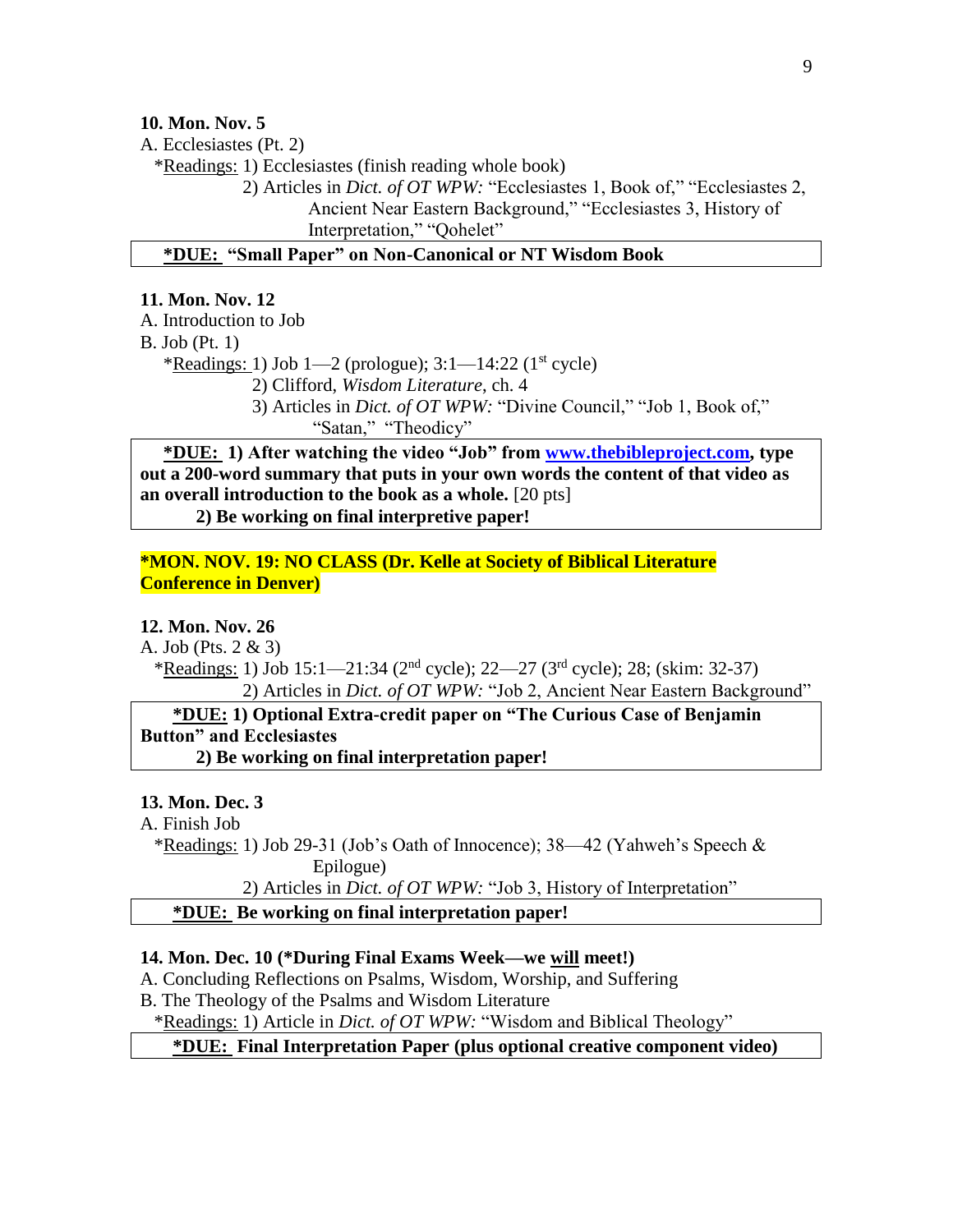# **FINAL INTERPRETATION PAPER GUIDE (Part 1): Instructions for** *Researching* **the Paper**

\*For the research part of your paper, work through the following steps.

#### STEP 1: ENGAGING THE TEXT

Initial questions on which to make some notes:

a. What drew you to this text for an exegetical paper? What interests you about it?

b. What do commentaries and your other sources say about why this text is significant?

#### STEP 2: TRANSLATE YOUR TEXT

Read and compare at least four different translations (e.g. NIV, NRSV, NAB, etc.) of your text. Note any textual problems in margins or footnotes. Note words that seem significant or problematic.

#### STEP 3: IDENTIFY THE GENRE OF YOUR TEXT

Identify what "genre" (form) your text is. Use especially commentaries to identify the genre, what its typical characteristics and elements are, and see whether they appear in your text. What does this genre typically function to do? *(be specific! If you've got a psalm, what specific genre is it [hymn? Lament? Royal psalm? Etc.]? If you've got a wisdom text, is it a proverb? Sermon? Narrative? Metaphor? Etc.?*

#### **\****If your passage is a PSALM:*

#### **STEP 4**: OUTLINE YOUR TEXT

Divide your text into main units and subunits based on the typical structure of the genre (hymn, lament, thanksgiving). Make an outline of the text using your division (note: you will organize the body of your paper by offering exegetical analysis of each section [as you have divided the text] in turn)

#### **...OR…**

# **\****If your passage is not a psalm but is from one of the WISDOM BOOKS:*

**STEP 4**: PUTTING THE TEXT IN LITERARY CONTEXT

- a. Formulate a summary of the unit or section that *immediately precedes* your text.
- b. Formulate a summary of the unit or section that *immediately follows* your text.

 c. Make notes on how your text fits and functions in this literary context (e.g., is it a transitional passage? Is it the climax? Is it the beginning? Etc.)

 d. Then create an OUTLINE of your text that shows the major units and subunits and reveals the structure, organization, and movement of the passage (use regular outline form with headings and subheadings).

#### STEP 5: PUTTING THE TEXT IN HISTORICAL CONTEXT

 Using outside resources such as commentaries and histories of Israel, compile notes on the following: a. what is the historical context of this passage? That is, what is the context in which it was composed? What historical background does the text presume? How do you see that in the text itself?

#### STEP 6: ANALYZE THE LITERARY FEATURES & KEY TERMS OF YOUR TEXT

 a. Within the text itself, what literary artistry do you see? What rhetorical devices are used? How do these devices affect the meaning of the text? Look for and note:

Repetition Anaphora (repeated use of initial word)<br>
Hunschale (represention for effect)<br>
Insure

| .                                         |                             |
|-------------------------------------------|-----------------------------|
| Hyperbole (exaggeration for effect) Irony |                             |
| Simile (one thing like ned to another)    | <b>Rhetorical Questions</b> |

Metaphor (implied comparison) Dialogue Between Characters

 b. Note key words, names, and places which seem significant. Use Bible Dictionaries and Concordances to explore the significance of these words.

 c. Address the theological issues in the text: What appears to be the major theological affirmations in this text? What is being said about God? about humanity? about salvation?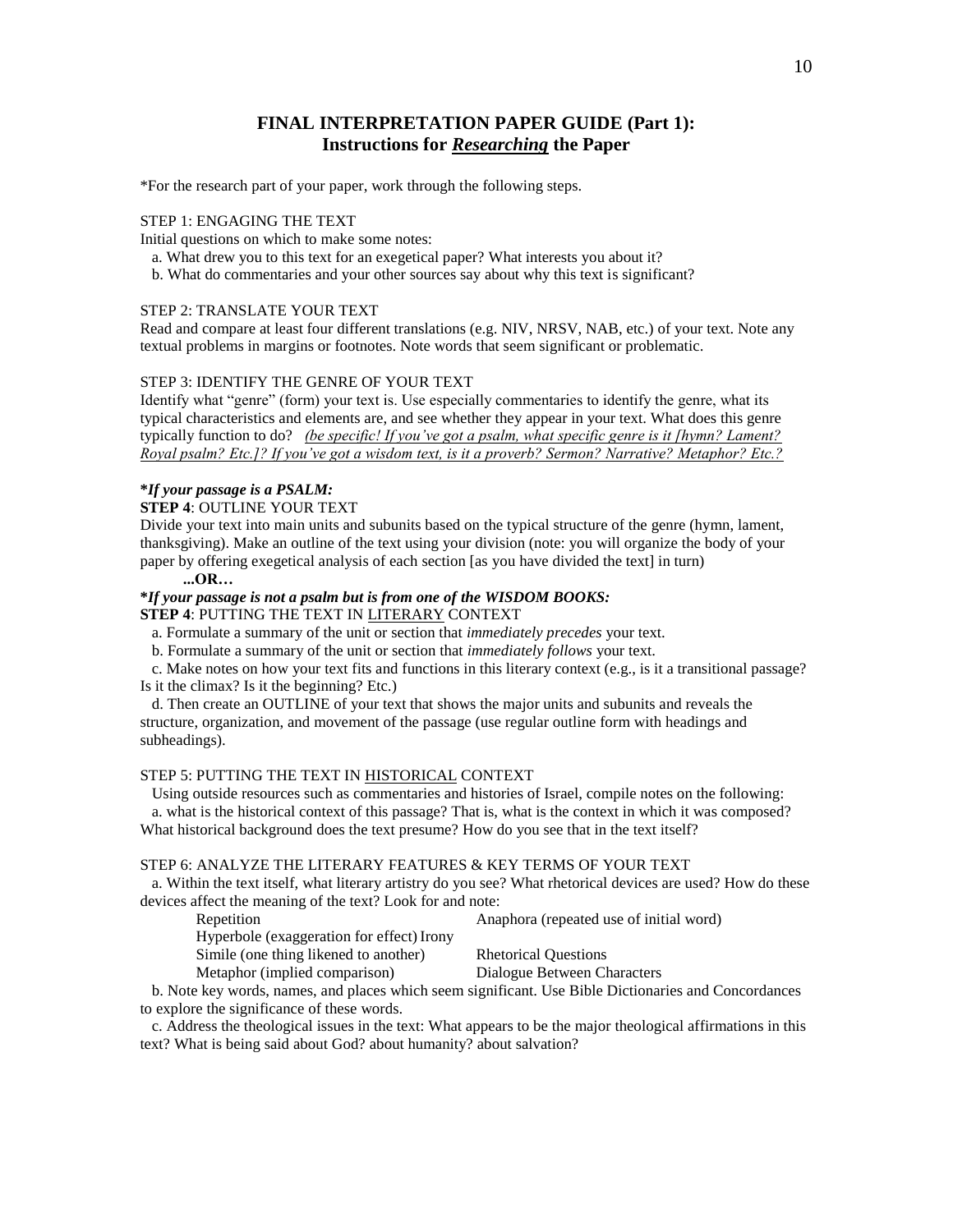#### STEP 7: RESEARCH YOUR TEXT

At this point you should work through a number of commentaries and other outside sources to supplement the initial notes you have taken on each of the steps above. From the commentaries, pull out additional items on the elements above, grab some quotations to use, look for insights or especially technical items that you missed, etc. You should find things to plug into each of the research categories above.

 \*\*Specifically: Research your text using at least **four scholarly commentaries**. Highly recommended are the following series: a. Word Biblical Commentary, b. The New Century Bible Commentary, c. New Interpreter's Bible Commentary, d. Anchor Bible Commentary, e. International Critical Commentary, f. Old Testament Library, g. The Interpreter's Bible, h. Hermeneia, i. Continental Commentary, j. Berit Olam, k. New International Commentary on the OT (NICOT), l. Tyndale OT Commentaries, m. The Cambridge Bible Commentary.

#### STEP 8: FORMULATE A **THESIS STATEMENT** FOR YOUR INTERPRETATION OF THE TEXT

Now that you have completed your research, come up with a single thesis statement that succinctly states *your reading/interpretation* of the text at hand (that is, a statement that says what this passage is in your view).

[\*Example: "Hosea 2 is a metaphorical and theological commentary on the events in Samaria at the close of the Syro-Ephraimitic War (ca. 731 BCE)."]

### **\*\*STEP 9: REFLECT ON YOUR TEXT IN LIGHT OF WORSHIP, SUFFERING, AND GOD'S JUSTICE**

You will be concluding your paper with a section devoted to giving your reflection on how your passage and the interpretation you've given relate either to notions and practices of worship or attempts to deal (theologically and practically) with suffering and injustice (and the justice of God). You may choose whether to focus on worship or suffering/justice of God(theodicy).

 **To research this, you need more than just your off-the-top-of-your-head opinion**. You should look back through your interpretation and see what specific elements of the text speak to worship or suffering/injustice. THEN look through your commentaries and other resources you used (our textbooks, too!) to see what insights you can apply from them.

 *\*\*Your goal is to conclude your paper with a discussion of this question: "How does your passage and your interpretation of it speak to how we can/are/should be thinking about either theologies and practices of worship or attempts to deal (theologically and practically) with the experiences of suffering and injustice (and questions about whether God is just ["theodicy"]).*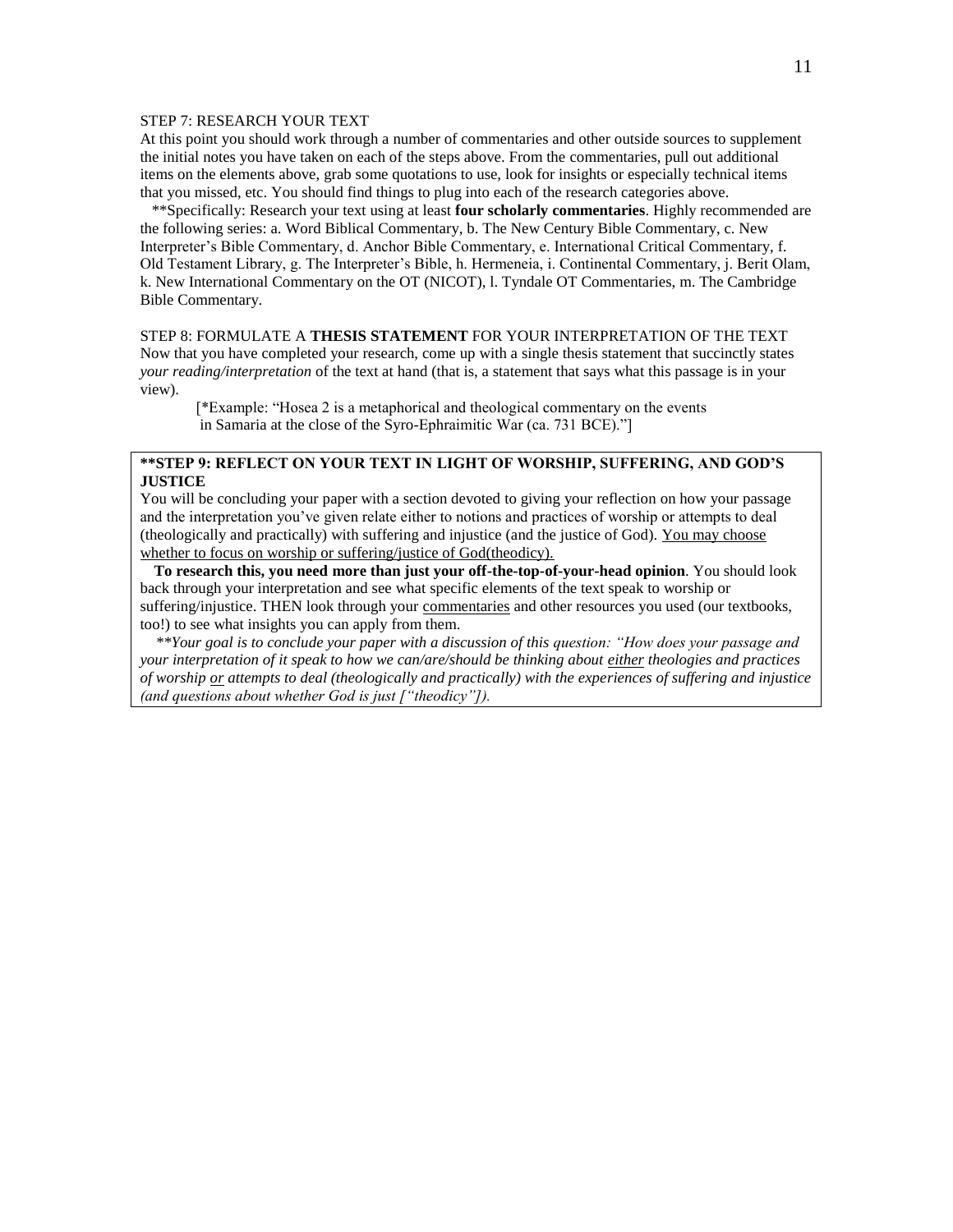# **FINAL INTERPRETATION PAPER GUIDE (Part 2): Instructions for** *Writing* **the Paper**

\*\*Your main goal is to write your research from page one of these instructions. In order to do that, follow these guidelines in putting together your final paper:

1. Turn in your final paper TYPED, DOUBLED SPACED, WITH 12 PT. FONT AND 1- INCH MARGINS ON ALL SIDES.

2. Make sure to reference any authors that you cite, including the book, page number, etc. in a consistent form throughout the paper.

3. The final paper should be 12-15 pages in length.

# **Format for the Paper**

*\*think of your paper as a guided tour through your passage, where you are the tour guide who is leading an informed, yet not expert, reader through a critical interpretation of your chosen text*

1. Opening/ Introductory paragraphs- Give a general introduction to your text:

- a. Give a basic summary of what happens in your text (brief!)
- b. Explain why you and others find this text significant in general
- c. Provide your **thesis statement** for what this text is/is doing/is saying, etc.

\*\**the following sections (##2-5) should be thought of as background to orient your reader to the unit-by-unit analyses that will form the body of the paper. Here you are providing the orienting information to set up your reading of the passage:*

2. Describe the form or type (genre) of material that your text is and how this impacts its interpretation.

3a. **Only do this if your passage is a PSALM:** Give the outline of your text that you have devised (major units, subunits) with labels that show the usual parts of your genre (hymn, lament, etc.)—this should be in regular outline form.

### **…OR…**

# 3b. **Only do this if your passage is from the WISDOM BOOKS:**

-Summarize the context of the passages that come immediately before and immediately after your text and how your text functions in that context (literary context).

-Then give your OUTLINE of your text that shows the major units and subunits and reveals the structure, organization, and movement of the passage (use regular outline form with headings and subheadings).

4. Discuss the specific historical background of the text and how the text fits and functions within that historical context (see details on the research guide).